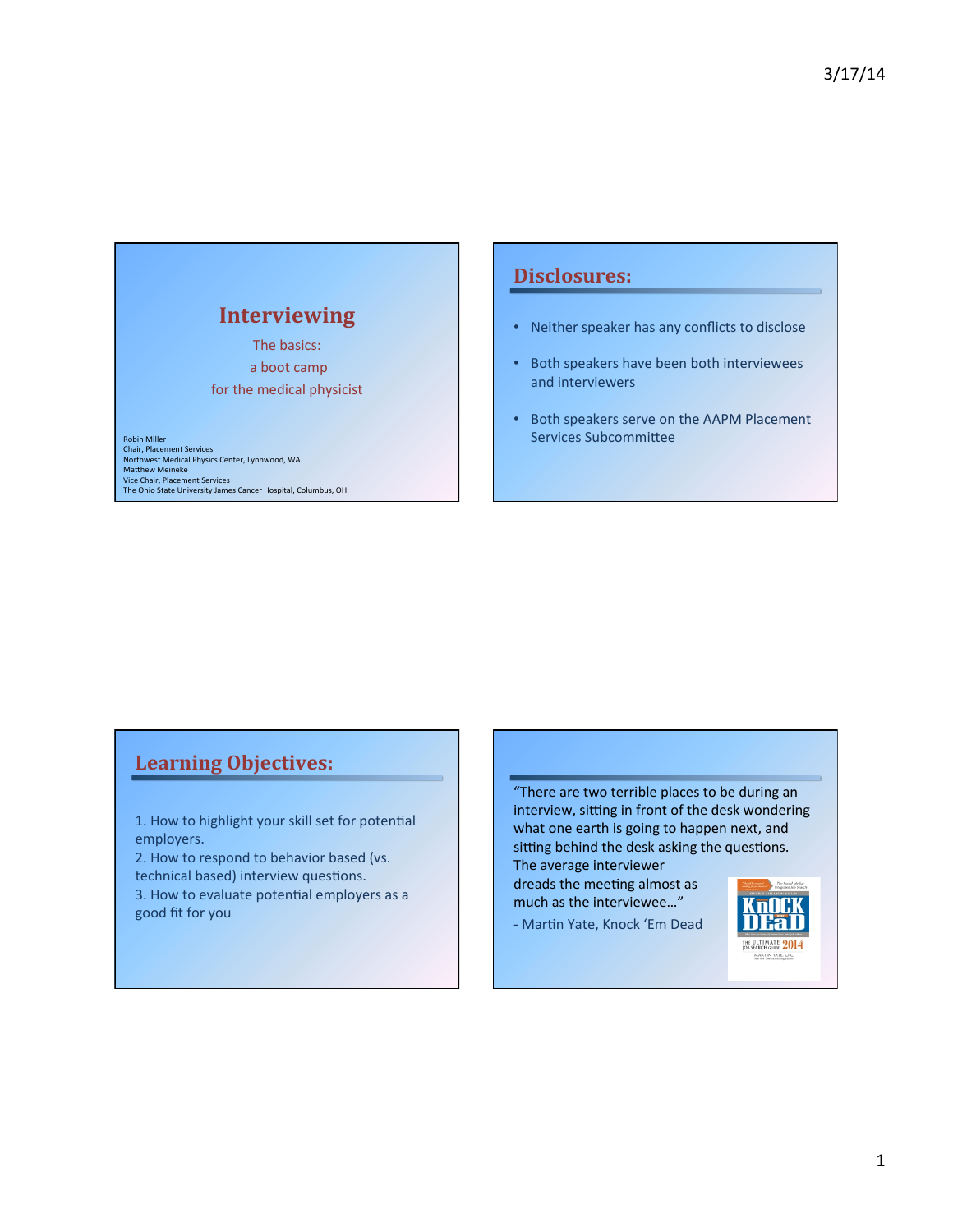**There is not necessarily a RIGHT\*\* answer to a question, but there often can**  $bea$ *WRONG* **one!\***

# **Handy techniques:**

- Be prepared
- $\cdot$  Be yourself
- Repeat the re-phrased question back to the interviewer  $-$  having practiced beforehand is preferable  $-$  ask for clarification
- Be *positive*
- Be courteous
- Deflect
- $-$  can I get back to you on that?  $-$  yes, and .
- Don't forget to BREATHE
- Don't lie. Ever. Really.

# **What's the point of an interview?**

- Their goals
- Your goals



#### **The Potential Employer's Goals:**

- Finding the right person to contribute to the organization.
	- $-$  Can you do the job?
	- $-$  Will you do the job?
	- $-$  How well will you fit in?
- Regardless of your job title, you are being hired as a problem solver with a very specific expertise.
	- $-$  Technical skills
	- Transferable&skills&(someRmes&called&*so)(skills*)&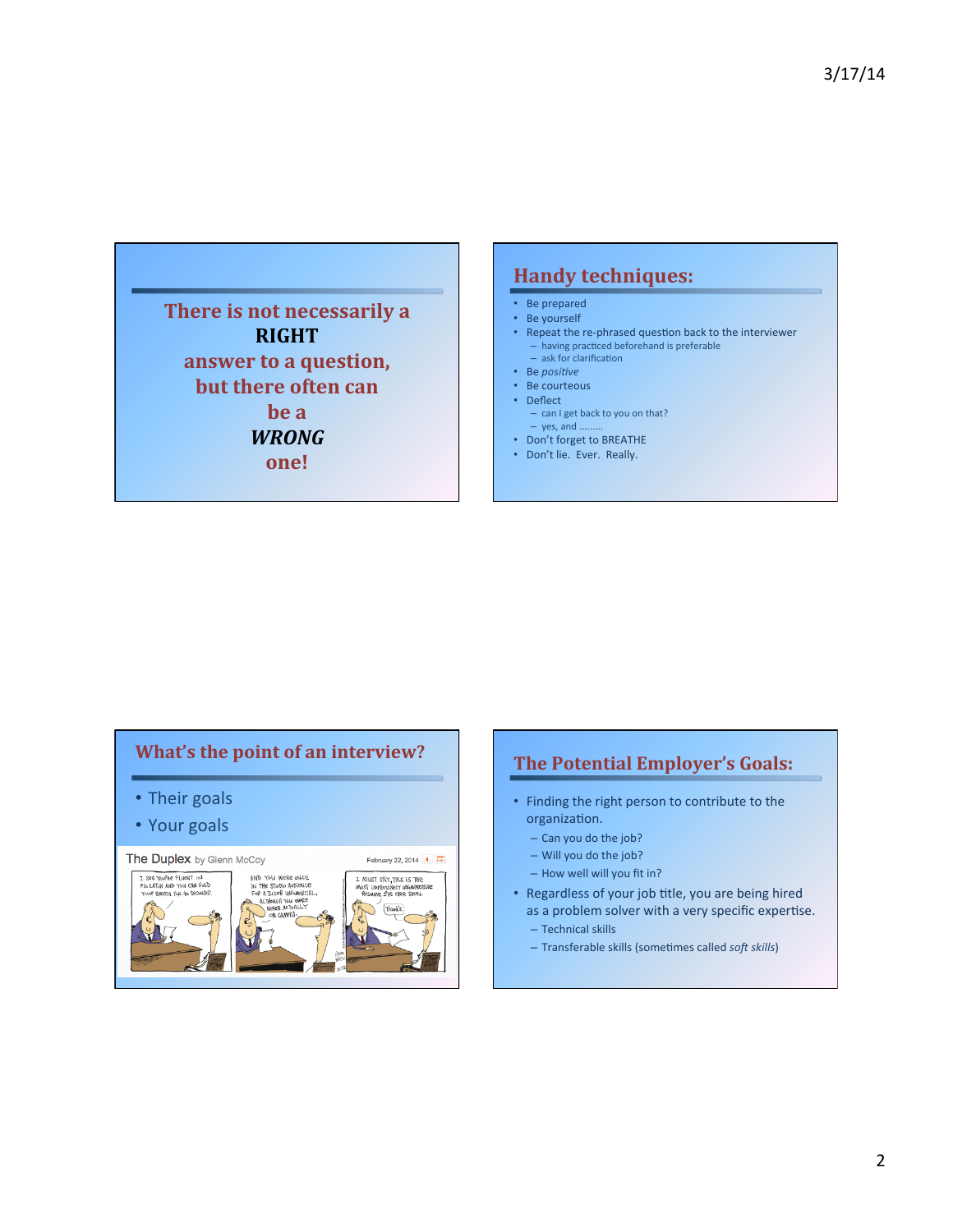# Your Goals:

#### Demonstrate that you are the right candidate

#### $-$  qualifications and skills

- what you know and what you can do for the prospective organization
- experience and work background
- where you have been and what you have done
- $-$  your personality and character
	- who you are and how you behave

#### Your Goals:

- You must convince the employer that you have a lot to offer
- You must convince the employer that you are the right person for the job
- You must convince the employer that you are the **BEST** person for the job

# **Preparation:**

- Analyze the job description
- Research the organization/department
	- Type of organization: academic, private practice, consulting, vendor.
	- Types of equipment and modalities of treatment.
	- Size of the organization and reporting structure.
	- Organizational mission or value statement.
- Where to start?
	- $-$  Job advertisement
	- $-$  The internet

# **Preparation:**

- Practice selling yourself.
- Be able to discuss weaknesses.
- Compose a positive, compelling explanation.
- Be able to discuss gaps or inconsistencies in your CV.
- Maximize strengths.

#### HOW?

- With examples (tell "a story")
- Turn negative aspects into positives by stressing what<br>you learned or how your character developed.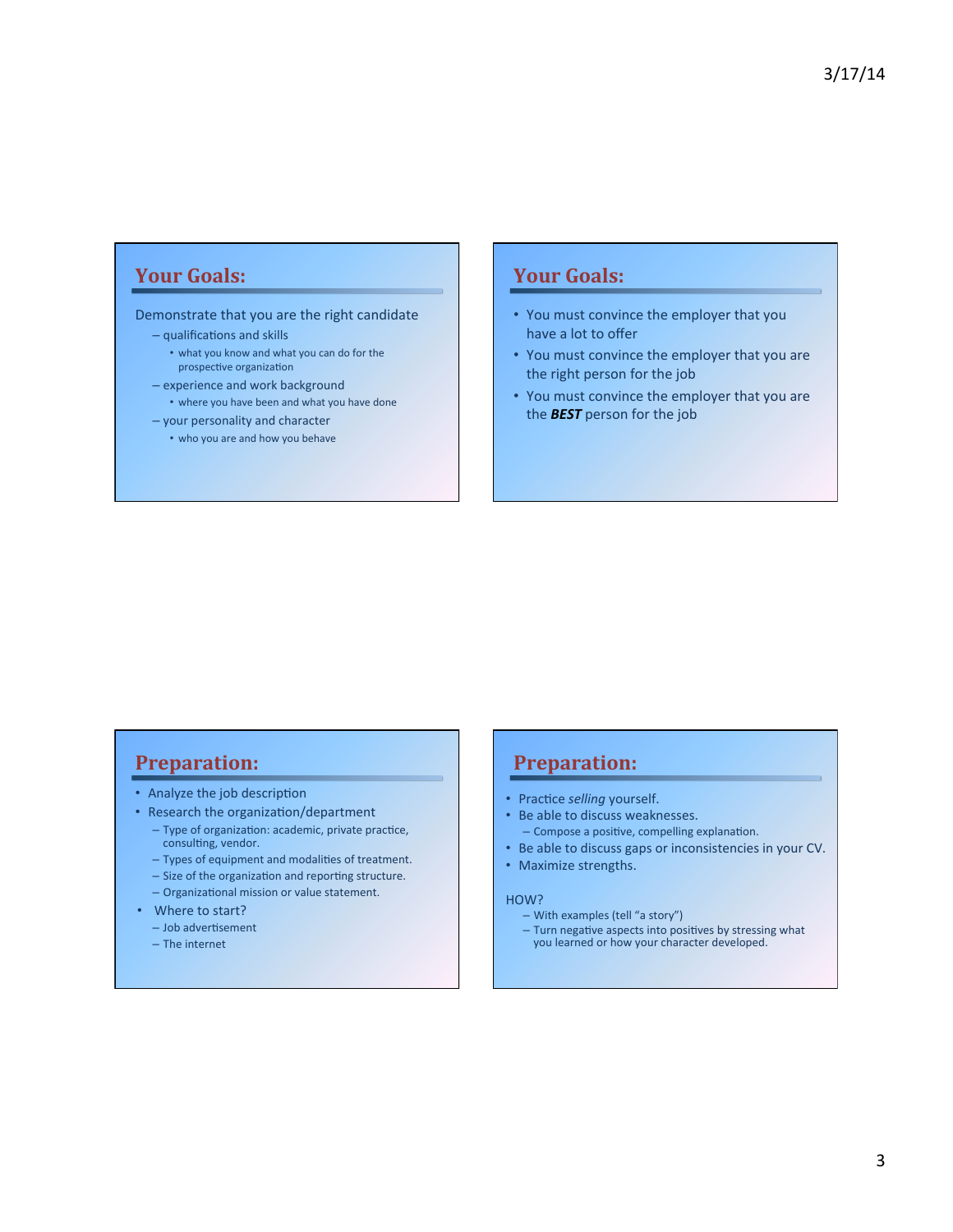# An example of being prepared

#### "Why have you had so many jobs in the last few years?"

What does the employer think?

- $-$  you are not loyal or committed
- you don't get along with your co-workers
- $-$  you will leave for just a just a little more money

#### **Being Prepared: How to explain?**

Always be positive about previous jobs and prior managers! **Emphasize** 

- what you learned from a prior job that applies to this one (experience)
- why you left
	- use&*LAMPS*
	- LOCATION: the commute was too long
	- **ADVANCEMENT**: no opportunity for growth
	- MONEY: you were underpaid (be very careful with this one)&
	- PRIDE (or prestige): you wanted to be with a better company
	- **SECURITY**: the organization was unstable

from: Knock 'em Dead Job Interview, Martin Yate

# **Behavioral Questions**

- Based on the theory that past behavior is the best predictor of future behavior
- How to answer these sorts of questions?
- Consider using STAR
	- $-$  situation/task
	- $-$  action
	- $-$  result

from Competency-Based Interviews by Robin Kessler

## **Illegal questions**

- Why are illegal questions asked? – interviewer does not understand EEO rules, diversity or basic interview skills
- subtle wording can change if a question is "legal" or not
- it is not always easy to evade answering, but you can use deflection
- avoid getting angry and be respectful  $-$  try to determine the reason or need behind the question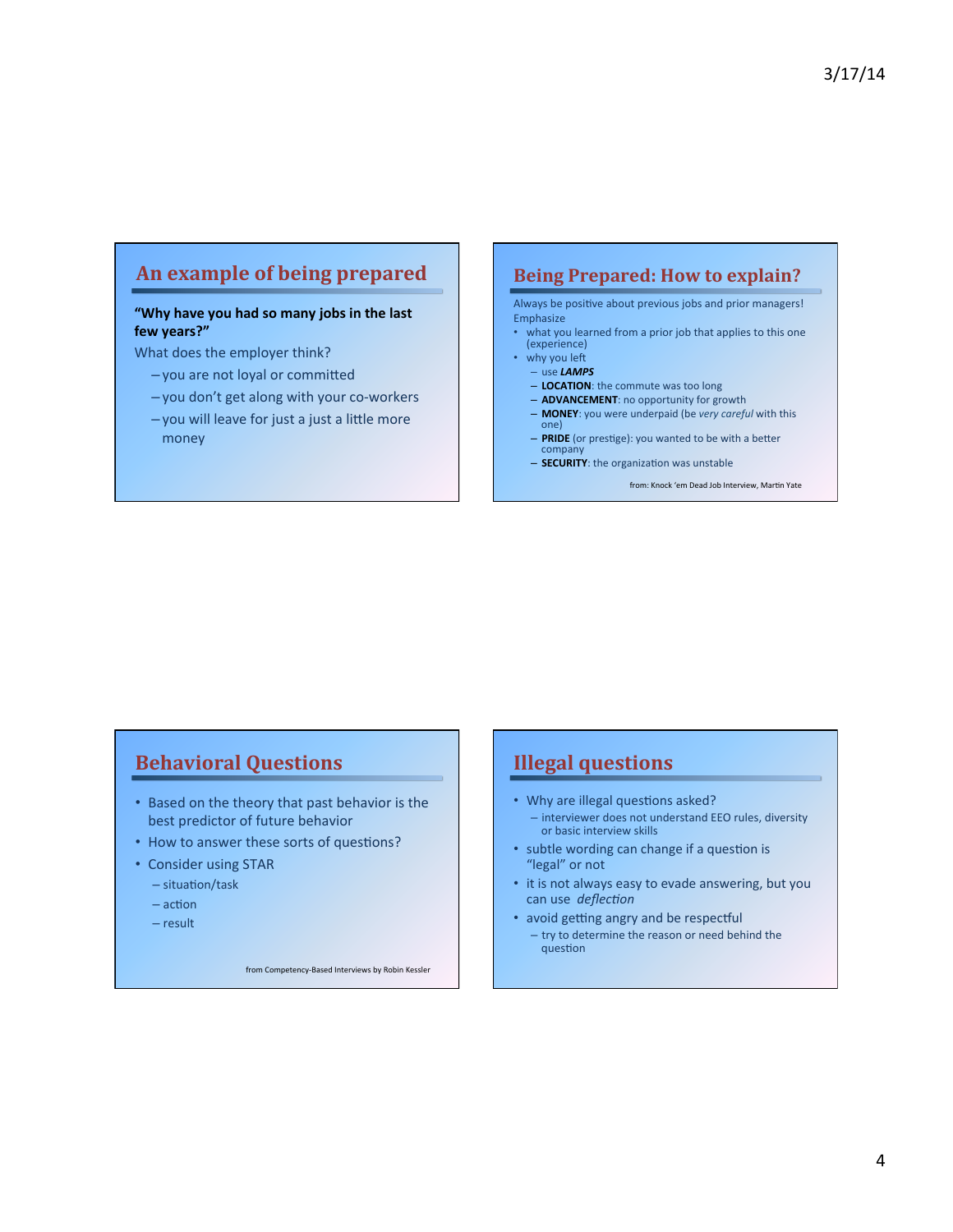# **Illegal questions**

- An interviewer may not ask about your religion, church, synagogue, parish or what holidays you observe.
- illegal: "Does your religion allow you to work on Saturdays?"
- legal: "This job requires work on Saturdays. Is that a problem?"

# **Illegal questions**

- Sometimes it is in your best interest to answer even if the question is not entirely legal
	- $-$  "I attend my mosque/church/synagogue regularly but I do not involve my personal beliefs in my work"
	- $-$  "I feel that my personal beliefs enhance my work ethic. I have not had any conflicts in my prior work experience in this regard."

from: Knock 'em Dead Job Interview, Martin Yate

# **Illegal questions**

- An interviewer may not ask about your ancestry, national origin or parentage or the naturalization status of your parents, spouse or children.
- illegal: "Where were you born?"
- legal: "Are you a US citizen or a resident alien with a valid visa? Do you need visa support?"

from: Knock 'em Dead Job Interview, Martin Yate

# **Illegal questions**

• Are you married?

It is often better to answer the question and remove doubts...

– "Yes, I am married. Of course, I separate my work life from my family life so I can focus on my work obligations. If you check my references you will see that late hours or occasional travel has not been an issue"

from: Knock 'em Dead Job Interview, Martin Yate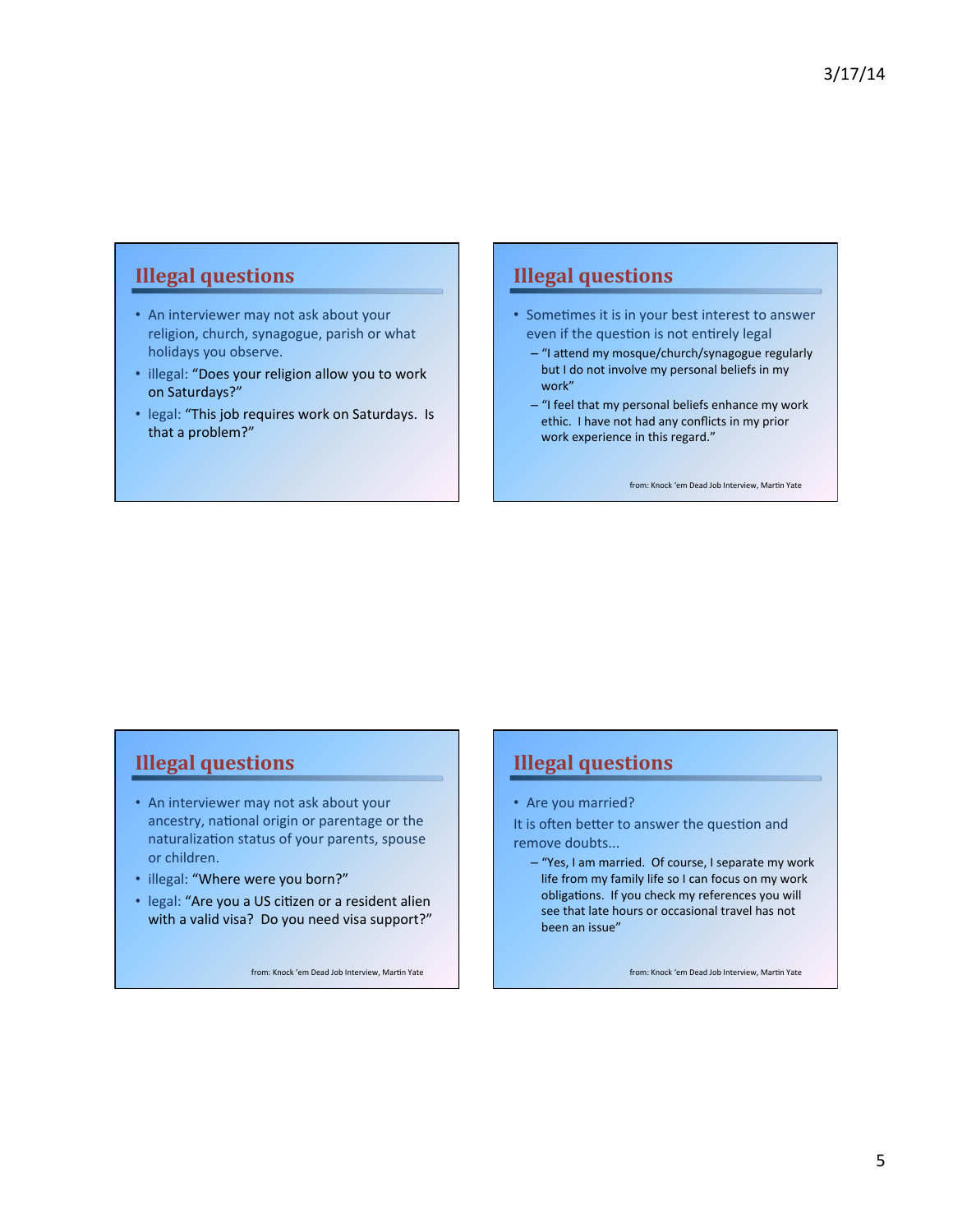# **Interview Structure**

- The introduction
- The body (actual interview)
- The conclusion

# **Types of interviews**

- Phone
- Internet (i.e. skype)
- One on One
- Panel
- Giving a Presentation

#### **Phone Interview**

- The goal is to get an on-site interview.
- Can be used as a screening tool.
- Make certain you are in a good place to receive the call
- Minimize background noises and distractions.
- If you are on a mobile phone, ensure you have good reception and your battery is charged.
- Be clear and concise in your responses.
- Inquire about meeting face to face.
	- $-$  If told there are other candidates for consideration, ask when you are likely to hear back.

from How To Answer Hard Interview Questions by Charles Gibbs

#### **Internet Interview**

- Take as seriously as an in person interview.
- Dress professionally.
- Look and act the part.
- Look at the camera.
- Check your background test your setting prior to the actual event.
- There may be a time lag.
- Be mindful of (and eliminate) background noise.

from Competency-Based Interviews by Robin Kessler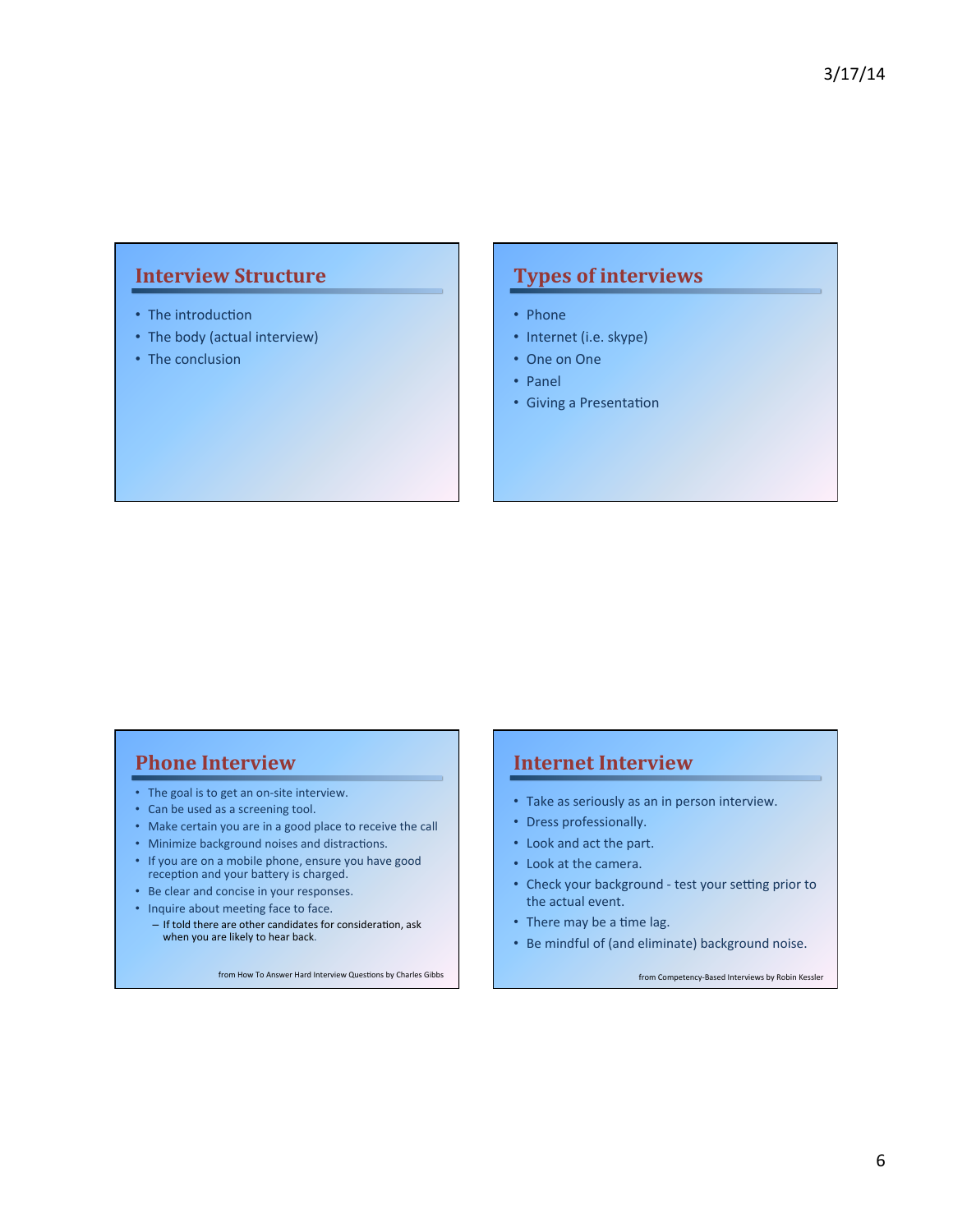## **One on One Interview**

- Don't be too early, don't be late.
- Bring extra copies of your CV.
- Try to calm your nerves. - Don't talk *too* much.
- Do not bring up benefits and perks early on.
- Ask for a business card so you can keep track of those you have interviewed with and get their names spelled correctly.

## **Panel Interviewing**

- Many of the same items as a one to one interview apply.
- Greet everyone and ask for business cards to keep track of names and titles - each person should receive a thank you note.
- Be certain to make appropriate eye contact, especially with the person asking the question.
- Never interrupt.

# **Panel Interviewing**

- This is your best opportunity to asses job fit – Watch for non-verbal cues from your panel.
	- Are their arms crossed? Are they looking at their phones?
	- People have horrible poker faces. Use this to your advantage&
		- $\cdot$  How do the panelists interact with each other? – Are they friendly? Is there tension in the room?
			- $-$  Are they engaged in the process?

## **Panel Interviewing**

- You can learn:
	- -Workload distribution
	- –Resources and support from administration
	- $-$ Insight into personalities of future colleagues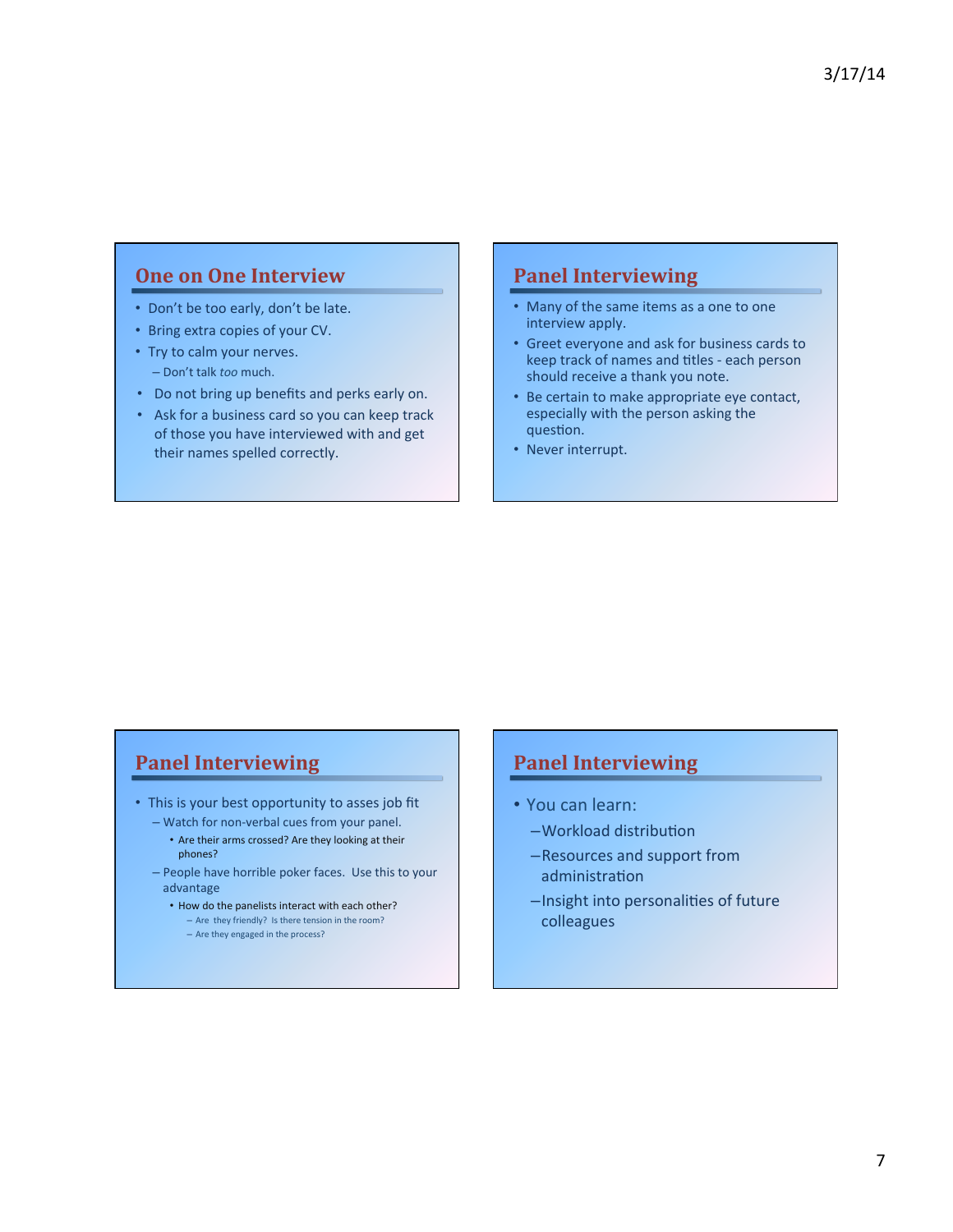## **Presentation\***

- Understand the type of presentation expected. – About your latest research or implementation of a new technology?
- Understand who is going to be in the audience.
- Understand the length of time allotted.
- Have more than one copy of your presentation available in case of technology failure (USB sticks, cloud back-up).

#### **The Interview:**

- rules of etiquette
- don't sit down unless invited to<br>– if not asked, inquire if you can sit down
- $-$  be mindful of everyone you meet
- do not keep checking your watch
- $\cdot$  the handshake
- firm&
- $\cdot$  coffee?
	- $-$  it is never improper to decline
	- are you nervous? are you going to spill it? knock it over?
- smoking?
- your mobile phone
- $-$  keep it on vibrate
- constantly checking your phone<br>• talking about yourself (being comfortable)
- 
- let someone else bring up money first

#### **Body Language and Nonverbal Communication\***

- Maintain good eye contact
- Stay focused
- Minimize dysfluences: the uhs, uhm's, you knows
- Posture
- Fidgeting
- Use the correct gestures and smile appropriately
- Speak clearly
- Be enthusiastic

# **Your turn to ask questions**

- What does the job entail?
- What are the opportunities for advancement?
- What about professional development?
- What are the future goals for the organization?
- What are the roles of different team members?
- What is the culture like in the organization?
- Who has succeeded in this position? failed?
- What do I need to do to get this job?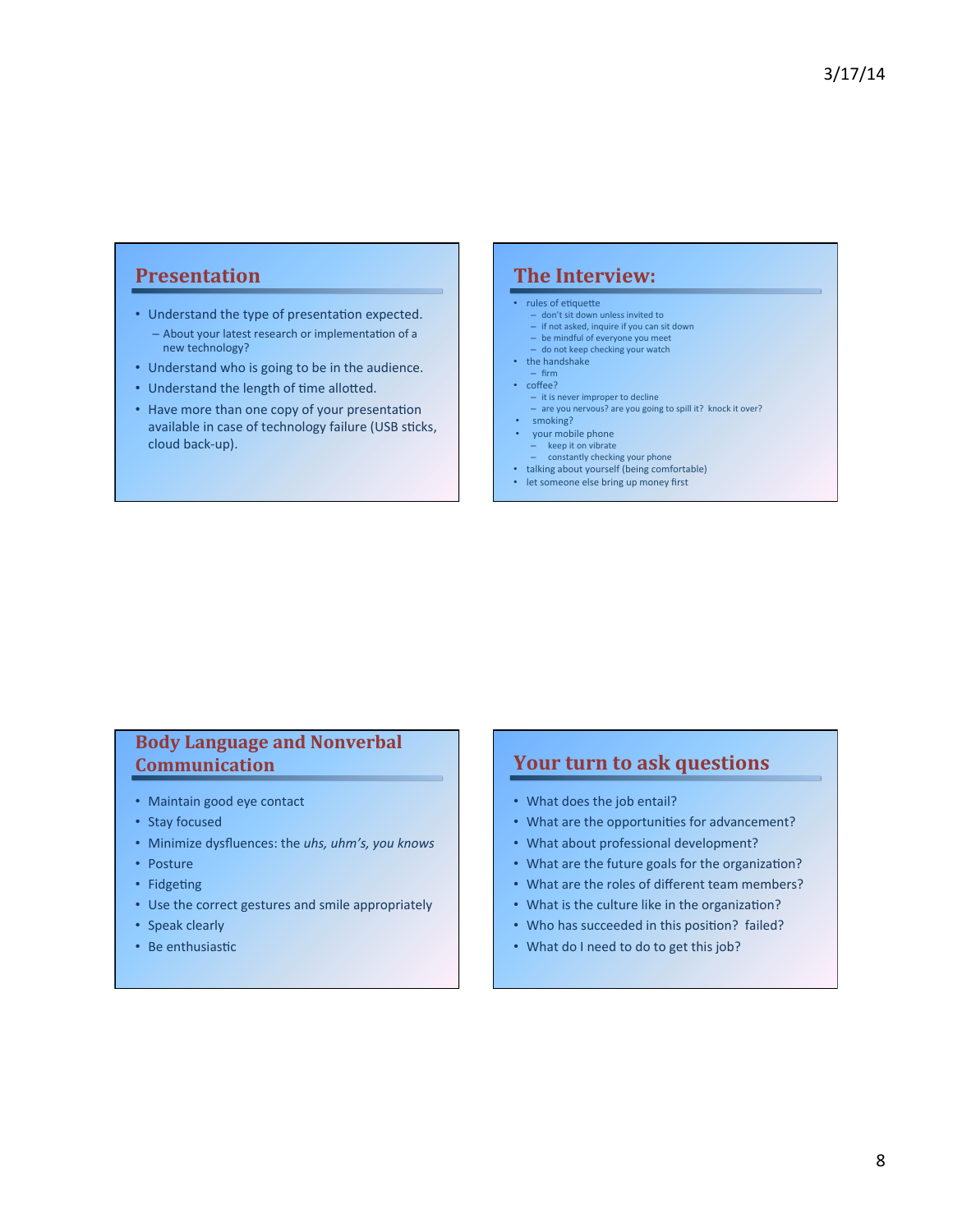# Are you a good fit?

#### Investigate:

- The corporate culture
- Work atmosphere
- Mission of the organization
- Competitors
- Clues to look for:
- Do people smile
- Do people make eye contact and look up while walking in the hallway
- Do people appear generally friendly toward each other

#### **Common mistakes**

- Being unprepared.
- Sloppy appearance or too relaxed attitude.
- Not showing enthusiasm.
- Being arrogant.
- Not understanding the job requirements.
- Not answering questions completely.
- Being vague or waffling with answers.
- Being more concerned about job perks.
- Using technical language to impress.

## **Oddball questions:**

- You are a new addition to the crayon box; what color<br>would you be and why? (urban outfitters)
- Why is a tennis ball fuzzy? (Xerox)
- How many square feet of pizza is eaten in the US each<br>year? (Goldman Sachs)
- If you were a box of cereal, what would you be and<br>why? (Bed, Bath and Beyond)
- If you were a pizza delivery man, how would you benefit from scissors? (Apple)
- If you were on an island and could only bring 3 things,<br>what would you bring? (Yahoo)

from Top 25 Oddball Interview Questions, Glassdoor.com

# **Wrapping it up:**

- Be confident
- Be courteous
- Be positive
- Be prepared
- You learn from each interview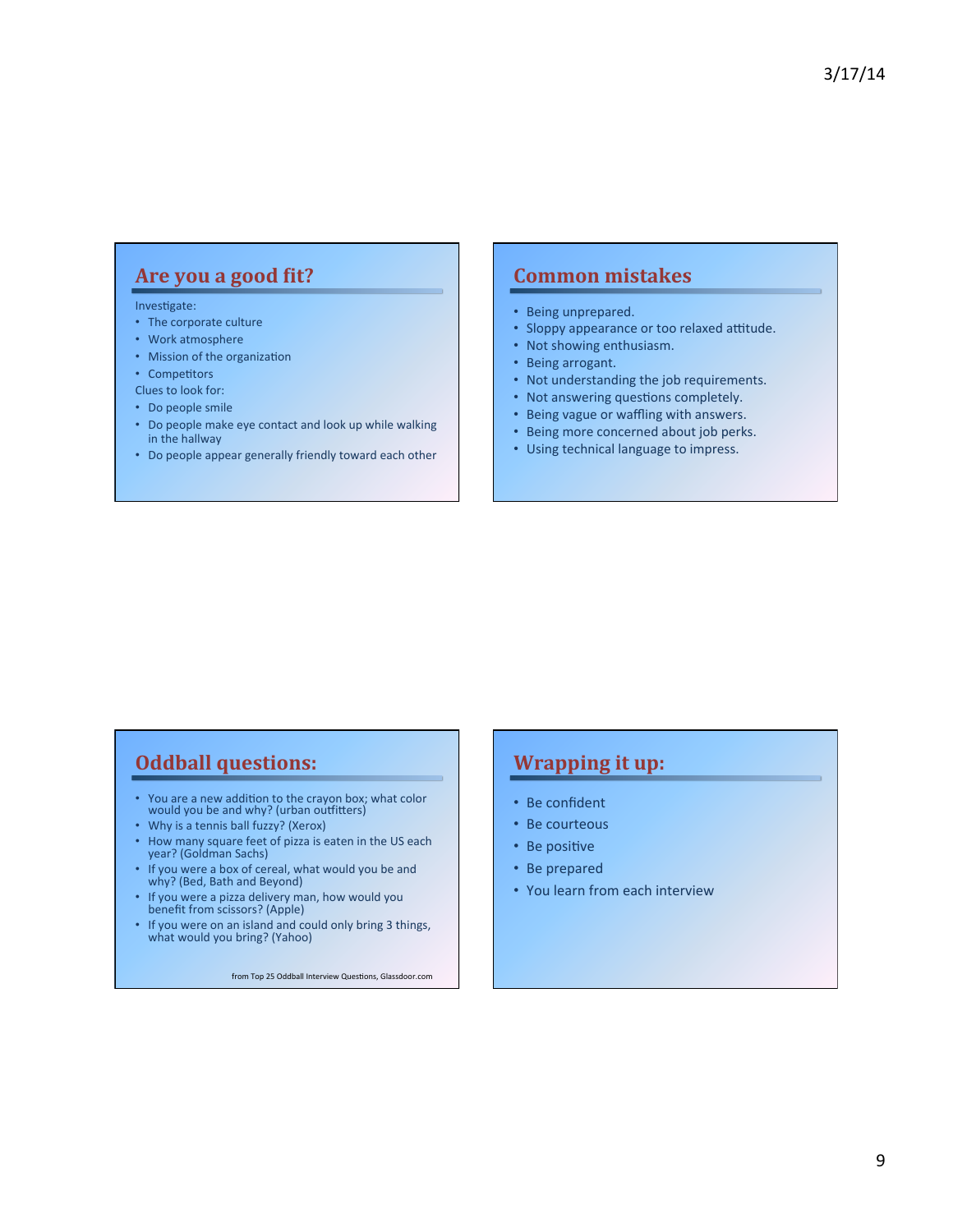## **Resources\***

- Your alumni career center
- Your friends and colleagues
- The internet
- The library
- The AAPM (and other professional societies)

 $\ln{m}$ 

KnOCK DEaD

#### **Resources** • These questions are available in our slides handout online. • They will also be made available on the AAPM Career Services Website under the resources  $\Lambda$  INTERACTION AND COPING SKILLS Here you lead the equation "oil with the panelses" Describes  $6.$  KEPETITIVE TANKS  $\,$  When you had to do a job that was particularly ministerating, how did you. tab.

8. FOLLOW POLICY AND PROCEDURE<br>Tell me about a time when an upper level policy change of<br>work. Here did you respond?

• http://careers.aapm.org

# **Challenging Question 1:**

 $\cdot$  Tell me a little about yourself.

# **Challenging Question 2:**

• What is your greatest weakness?